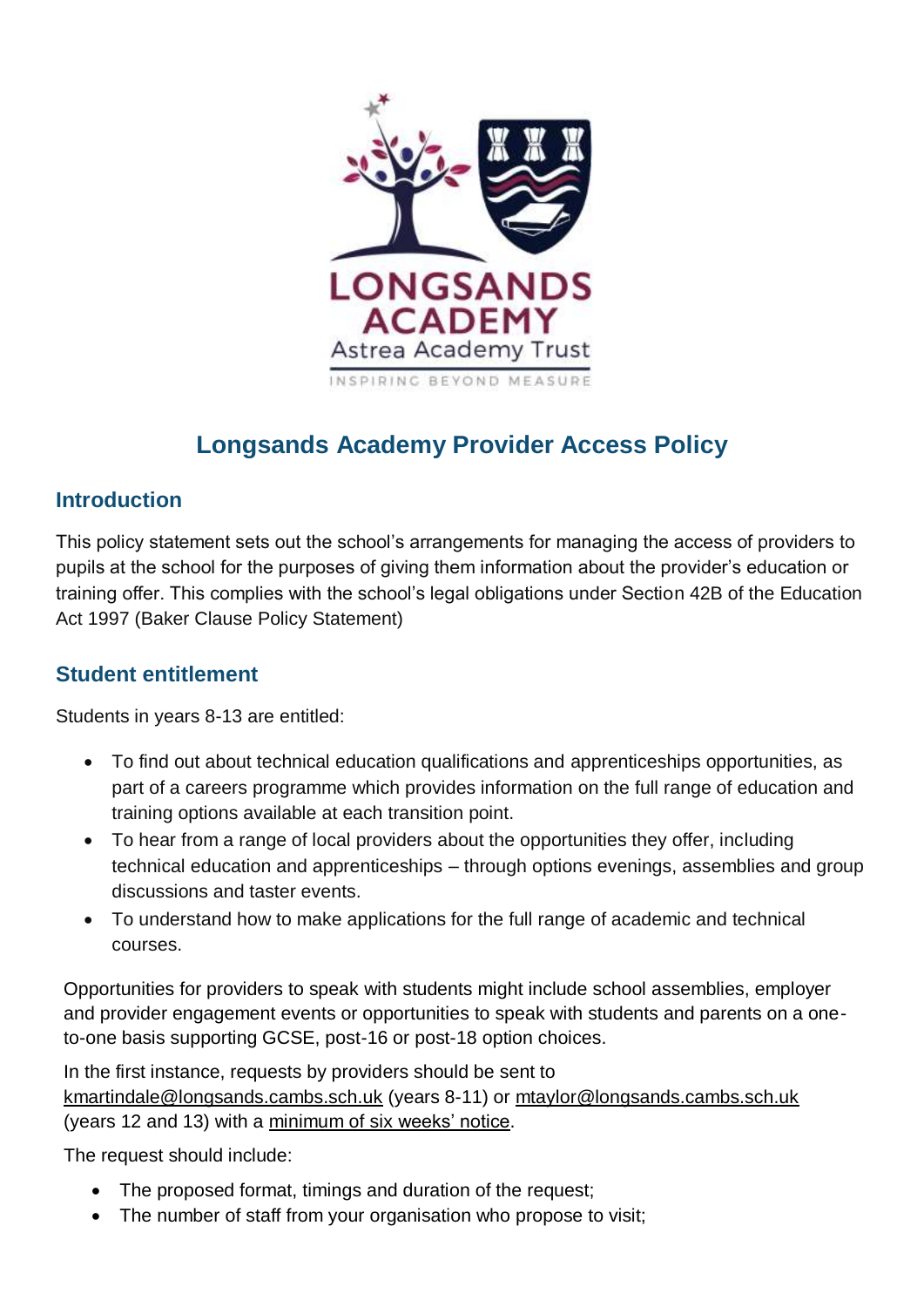• Any support requirements of the school.

All requests will be considered on the basis of:

- Clashes with other planned activity, trips or visits to the Academy;
- Interruption to preparation for examinations; and
- Availability of academy staff, space and resources to host the activity.

The Principal may – at his or her discretion – refuse a request if it would be likely to be detrimental to the safety or wellbeing of children or staff, or if granting the request would be likely to bring the academy or the Trust into disrepute.

If a request is granted, the provider will have access to:

- A large room within the school (for example, the hall or gym);
- Audio-visual equipment, including a laptop-suitable projector or interactive board;
- Pens, paper and pencils as required;
- At least one member of academy staff.

#### **Opportunities for access**

A number of events, integrated into the school careers programme, will offer providers an opportunity to come into school to speak to pupils and/or their parents:

|         | <b>Autumn Term</b>                                                                                                                  | <b>Spring Term</b>                                                                                           | <b>Summer Term</b>                                                                                                                        |
|---------|-------------------------------------------------------------------------------------------------------------------------------------|--------------------------------------------------------------------------------------------------------------|-------------------------------------------------------------------------------------------------------------------------------------------|
| Year 8  | Launch of 'The Young<br>Ideas Factory' -<br>enterprise/entrepreneurial<br>event supported by local<br>businesses.                   | In house careers fair<br>attended by local<br>employers, colleges<br>and universities.                       | Conclusion and<br>presentation of 'The<br>Young Ideas Factory' -<br>enterprise/entrepreneurial<br>event supported by local<br>businesses. |
| Year 9  | Careers lessons,<br>assembly and tutor group<br>opportunities to research<br>different career and<br>educational paths.             | KS4 options event<br>Meet the Professionals<br>- 'Speed Networking'<br>event with providers<br>and employers |                                                                                                                                           |
| Year 10 | Careers lessons - work<br>experience preparation<br>sessions.<br>Mock interviews -<br>supported by local<br>employers, colleges and |                                                                                                              | 'Skills Service' Careers<br>Show - employment,<br>training and higher<br>education<br>One week work                                       |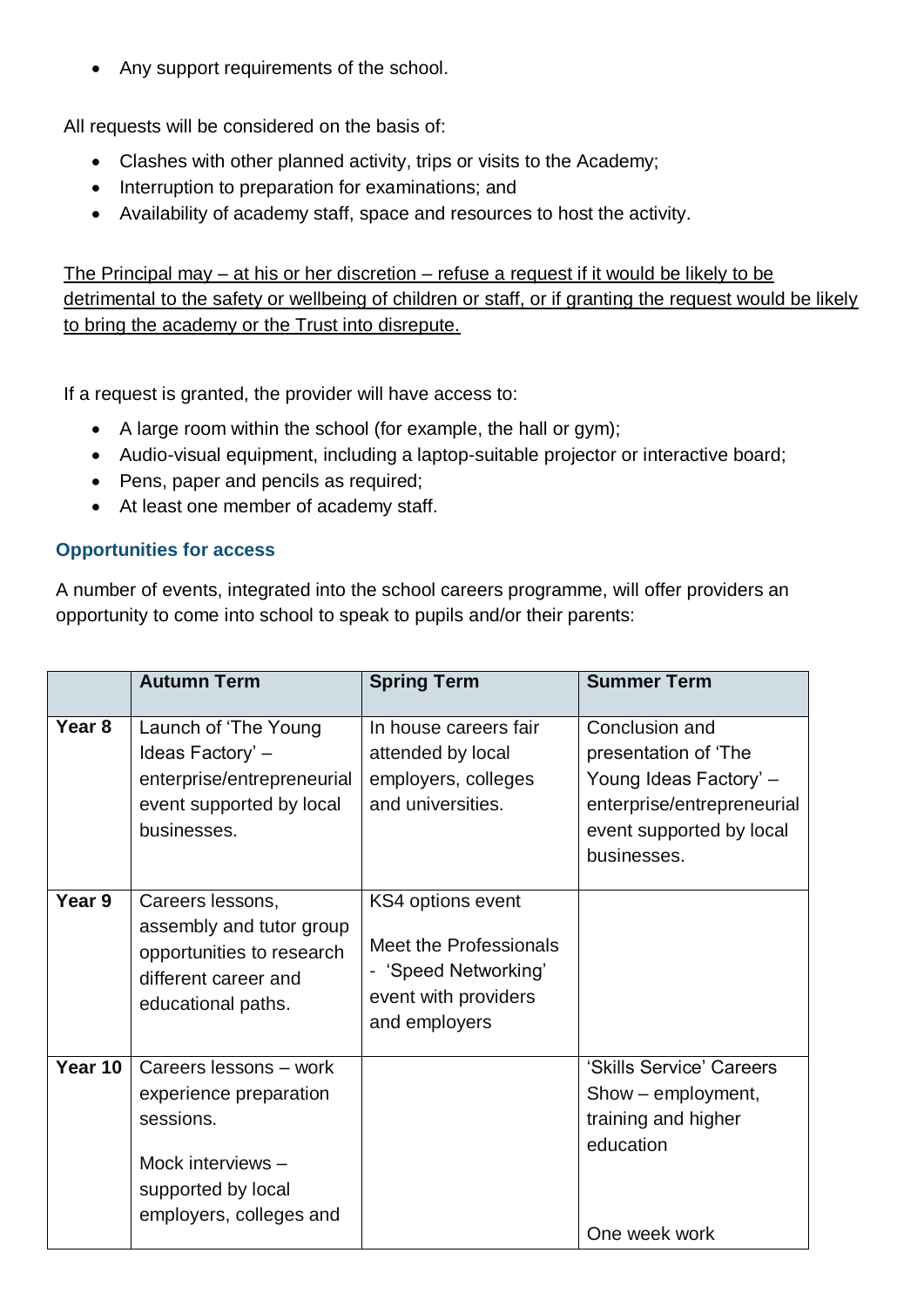|         | <b>Autumn Term</b>                                                                                                                                                                                                                                                         | <b>Spring Term</b>                                                                                                                                                                                                                                                      | <b>Summer Term</b>                                                                                                                                                                                                                                                                                                                                                                                               |
|---------|----------------------------------------------------------------------------------------------------------------------------------------------------------------------------------------------------------------------------------------------------------------------------|-------------------------------------------------------------------------------------------------------------------------------------------------------------------------------------------------------------------------------------------------------------------------|------------------------------------------------------------------------------------------------------------------------------------------------------------------------------------------------------------------------------------------------------------------------------------------------------------------------------------------------------------------------------------------------------------------|
|         | universities                                                                                                                                                                                                                                                               |                                                                                                                                                                                                                                                                         | experience (July)                                                                                                                                                                                                                                                                                                                                                                                                |
| Year 11 | Careers lessons and<br>assembly covering ALL<br>post 16 options<br>Post 16 parents<br>information evening<br>Apprenticeship assembly<br>- Advanced, higher and<br>degree level.<br>In house careers fair<br>supported by local<br>businesses, colleges and<br>universities | Jobs Fair - supported<br>by employers and<br>providers                                                                                                                                                                                                                  |                                                                                                                                                                                                                                                                                                                                                                                                                  |
| Year 12 | <b>Higher Education Fair</b><br>Post 18 assembly -<br>apprenticeships<br><b>A2A Rotarian Interviews</b><br>A2A Visit to Wood Green<br><b>Careers Fair</b><br>University Open Day visit                                                                                     | Small group sessions:<br>future education,<br>training and<br>employment options<br><b>Future Pathways</b><br>Evening<br><b>What Uni Presentation</b><br>Past student<br>experiences<br>Oxbridge Evening<br>Rotary CV presentation<br><b>MK Apprenticeship</b><br>Event | Small group sessions:<br>future education, training<br>and employment options<br><b>UCAS</b> convention<br>(Bedford University)<br>Rotarian worshops<br><b>Career Show</b><br>Peterborough<br>Showground<br>Destinations Days -<br>Lincoln Uni personal<br>statement presentation<br>and drop in. Individual<br>destinations meetings.<br>Local company<br>apprenticeship/job event<br>(tbc)<br>Not Going to Uni |